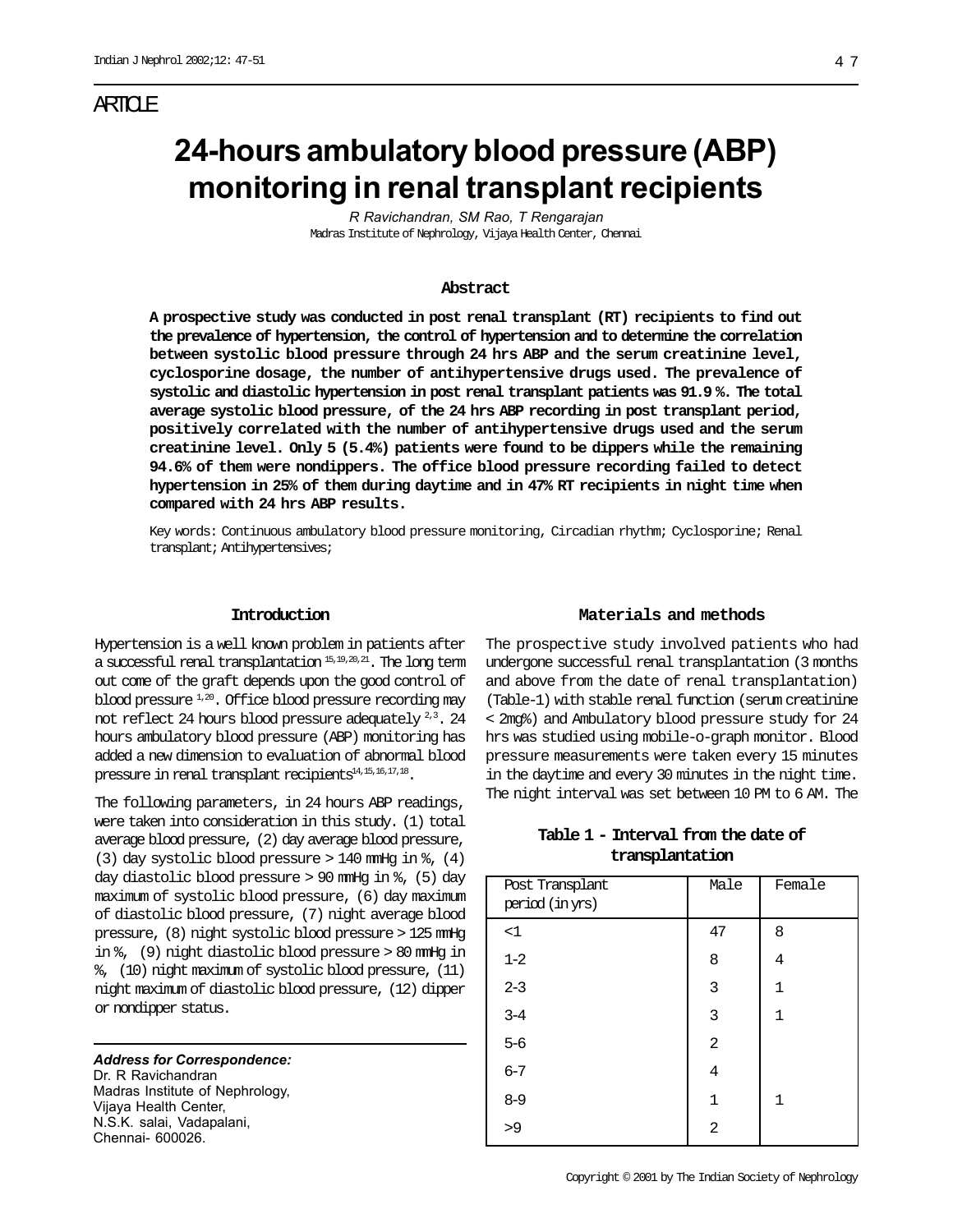| Age group (years) | Male         | Female |
|-------------------|--------------|--------|
| $10 - 20$         | $\mathbf{1}$ | 1      |
| $21 - 30$         | 12           | 6      |
| $31 - 40$         | 22           | 4      |
| $41 - 50$         | 22           | 2      |
| $51 - 60$         | 13           | 2      |
| $61 - 70$         | 2            | 0      |
| Total             | 72           | 15     |

**Table 2 - Age distribution of transplant patients**

daytime blood pressure less than or equal to 140/90 mmHg and the night time blood pressure less than or equal to 125/80 mmHg were considered to be normal 1,9,19. The number of readings falling above the set normal blood pressure was expressed in percentage. The persons having nighttime dip in the blood pressure were described as nocturnal dippers and the others as nondippers.

Study included 87 transplant patients (72 M, 15 F, mean age 39.7 (± 11.56) years, min age 16 yrs, max age 68 yrs) who underwent ABP monitoring consecutively (Table-2). Number of antihypertensive drugs taken, cyclosporine dosage (mg/kg), serum creatinine value and office blood pressure, at the time of ABP study, were taken into consideration. The number of antihypertensive drugs, which were prescribed before transplantation, was also taken into account.

# **Results**

24 Hrs ABP showed 7(8.04%) patients were normotensive without any antihypertensive drugs. Remaining 80 (91.9%) were found to be hypertensive.

Of these 80 hypertensive persons 54 (67.5%) were having BP readings in normotensive range with use of antihypertensive drugs and the remaining 26(32.5%) persons were still having high BP despite use of antihypertensive medications (Table-3).

24-hrs ABP revealed that in 13 (39%) patients daytime systolic blood pressure, in 5 (11%) patients daytime diastolic blood pressure remained high on more than 25% of the occasions, though their office blood pressure did not reveal them to be having hypertension.

Similarly, in 34 (39%) patients night time systolic blood pressure, in 41 (47%) patients night time diastolic blood pressure remained high on more than 25% of the occasions that could not be assessed through office blood pressure checkup (Table-4).

Of the 87 patients studied, 7(8%) were not on any antihypertensive, 43(49%) were on single drug, 35(40%) of them were on two drugs, 2(2%) of them on three drugs in post transplant period. Comparatively 15(17%) of them were not put on any drugs, 29(33%) were on single drug, 30(34%) of them on two drugs, 12 (14%) of them on three drugs, 1(1%) of them on four drugs before transplantation (Table-3). Nocturnal dipping was found in 5(5.4%) and the remaining were non-dippers.

The mean serum creatinine value was 1.21 mg% with minimum was 0.8 mgs and maximum was 1.9 mg%. Of these 74 had serum creatinine > 1 mg%. The dosage of cyclosporine did not correlate with the number of hypertensive drugs( $r=-0.05$ ) used after transplant (statistically not significant). Statistical correlation between the systolic blood pressure after transplant and s.creatinine( $r= 0.221$ ,  $p<0.01$ ) (Fig-1), and the number of anti-hypertensives( $r= 0.236$ ,  $p<0.05$ ) (Fig-2) used were significant. The correlation between the systolic blood pressure (through ABP) and cyclosporine dosage (in mg per kg) (r= 0.066, p<0.05) (Fig-3) was not significant.

|                | Before Transplant (No. of PT) |              | After Transplant (No of PT) |              |  |
|----------------|-------------------------------|--------------|-----------------------------|--------------|--|
| No of AHT used | Hypertensive                  | Normotensive | Hypertensive                | Normotensive |  |
|                |                               | 8            |                             |              |  |
|                | 21                            | 8            | 11                          | 32           |  |
|                | 19                            | 11           | 13                          | 22           |  |
|                | 11                            |              | 2                           |              |  |
| 4              |                               |              |                             |              |  |
| Total          | 58(66.66%)                    | 29(33.33)    | 26(29.88)                   | 61(70.11)    |  |

# **Table 3 - Blood pressure control before & after renal transplant**

AHT: Number of antihypertensive drugs; PT: Patient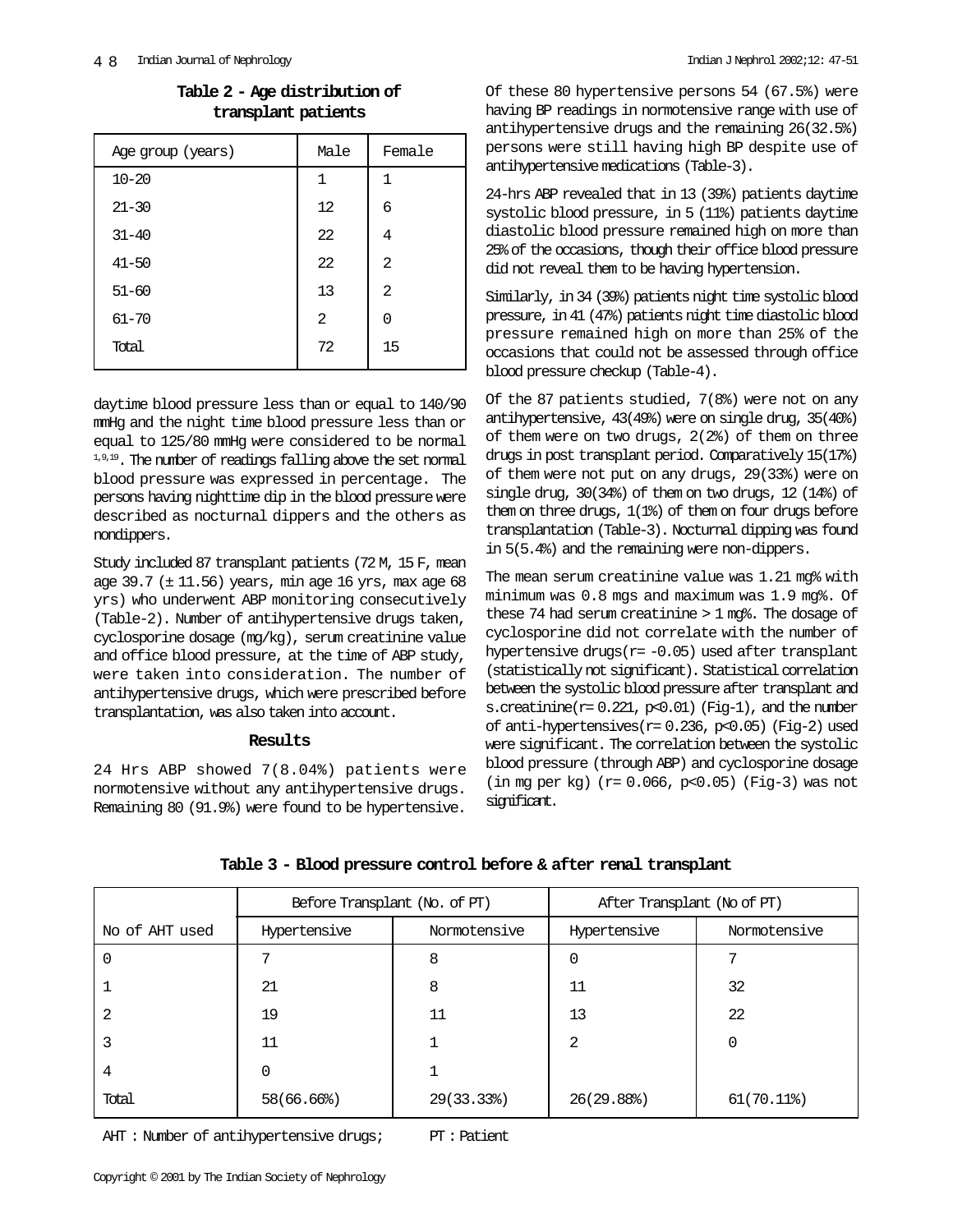



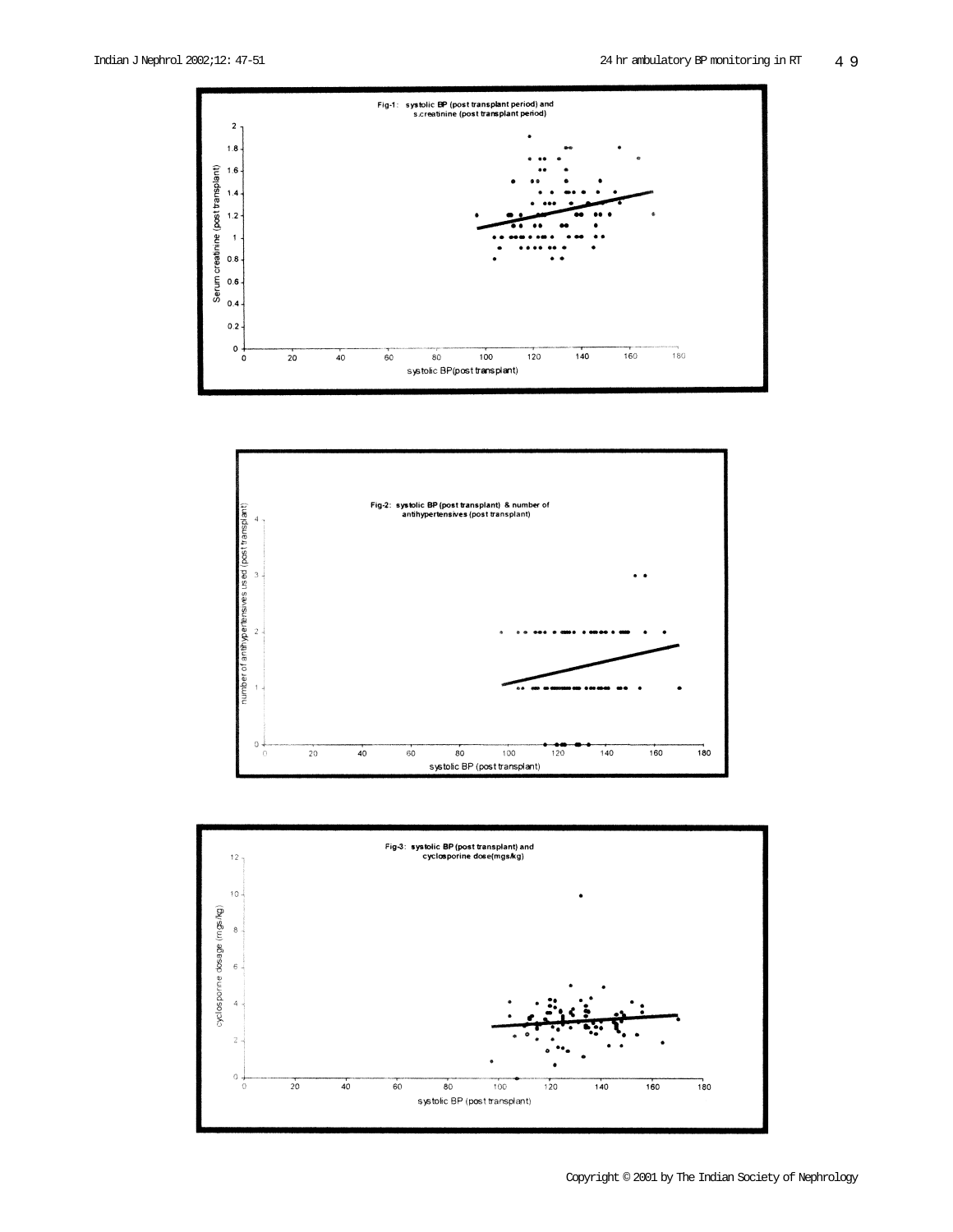### **Discussion**

Blood pressure follows a characteristic pattern throughout the 24 hr cycles with daytime pressures being higher than the night time pressures. In case of chronic renal failure patients managed conservatively or patients on haemodialysis or patients on continuous ambulatory peritoneal dialysis, this nocturnal pattern of blood pressure drop is lost  $^{1,2,19,11,12,13}$ . Patients lacking this normal nocturnal decrease in blood pressure have a higher incidence of end organ damage  $4,5,6,7,8$ . It is possible to ascertain this pattern only by 24hr ambulatory

# **Table 4: Hypertensives according to ABP**

| Number of patients with day systolic >140 mmHq   |    |
|--------------------------------------------------|----|
| on more than 25 occasions                        | 33 |
| Number of patients with day diastolic >90 mmHq   |    |
| on more than 25 occasions                        | 42 |
|                                                  |    |
| Number of patients with night systolic >125 mmHq |    |
| on more than 25 occasion                         | 54 |
| Number of patients with night diastolic >80 mmHq |    |
| on more than 25 occasion                         | 61 |

blood pressure monitoring. Following successful renal transplantation several body parameters return to physiological level. However the prevalence of hypertension is high in spite of normally functioning graft 10,11,12,13. Return of the normal circadian rhythm has been reported only by Gatzka et al 3 . Other studies however have found out that the nocturnal blood pressure continues to be high and standard blood pressure medication do not control the nocturnal blood pressure adequately<sup>1,2,9,7,14</sup>.

Our study also shows that only 5.4% of the successfully transplanted patients are dippers. A casual or office blood pressure measurement does not pickup hypertension in a significant number of patients (25% considering day time readings and 47% considering night time readings of ABP). Nocturnal hypertension is specifically missed by office blood pressure measurements, which is revealed by our study and others 1,2,8,9,14,15,16,18. Hence a good control of blood pressure in post transplant patients would necessitate recording of 24–hour ambulatory blood pressure monitoring.

Several factors may contribute to the high prevalence of hypertension in post renal transplant patients. Cyclosporine has been reported as an important cause of hypertension and for the loss of circadian rhythm  $^{19,21}$ . Our study also shows loss of circadian rhythm but there was no correlation between blood pressure and cyclosporine dose 1,2,15,16,17,18,19.

### **References**

- 1. Marx MA, Gardner SF, Ketel BL. Diurnal blood pressure variation in kidney-pancreas transplant recipients. Am J Hypertens 1996; 9:823-7.
- 2. Lingens N, Dobos E, Lemmer B, Schcrer K. Nocturnal blood pressure elevation in transplanted pediatric patients. Kidney Int Suppl 1996; 55:s175-6.
- 3. Gatzka CD, Schobel HP, Klingbeil AU, Neumayer HH,Schmieder RE. Normalisation of circadian blood pressure profiles after renal transplantation. Transplantation 1995; 59:1270-4.
- 4. Nakano S, Fukuda M, Hotta F, Ito T, Ishil T, Kitazawa M, Kigoshi T. Uchida K. Reversed circadian blood pressure rhythm is associated with occurrence of both fatal and nonfatal vascular events in NIDDM subjects. Diabetes 1998; 47:1501-6.
- 5. Poulsen PL, Bek T, Ebbehcsj E, hansen KW, Mogensen CE. 24-h ambulatory blood pressure and retinopathy in normoalbuminuric IDDM patients. Diabetologia 1998; 41:105-10.
- 6. Equiluz-Bruck S, Schnack c, Kopp HP, Schernthaner G. Nondipping of nocturnal blood pressure is related to urinary albumin excretion rate in patients with type 2 diabetes mellitus. Am J Hypertens 1996; 9:1139-43.
- 7. Farmer CK,Goldsmith DJ,Quin JD,Dallyn P,Cox J,Kingswood JC, Sharpstone P. Progression of diabetic nephropathy—is diurnal blood pressure rhythm as important as absolute blood pressure level? Nephrol Dial Transplant 1998; 13:635-9.
- 8. Timo M, Venanzi S, Lolli S, Lippi G, Verdura C, Monarca C, Guerrini E. "Nondipper" hypertensive patients and progressive renal insufficiency: a 3-year longitudinal study. Clin Nephrol 1995; 43:382-7.
- 9. Baumgart P, Walger P, Gemen S, von Eiff M, Raidt H, Rahn KH. Blood pressure elevation during night in chronic renal failure, hemodialysis and after renal transplantation. Nephron 1991; 57:293-8.
- 10. Luik AJ, Struijk DG, Gladziwa U,von Olden RW,von Hoof JP, de Leeuw PW, Leunissen KM. Diurnal blood pressure variations in hemodialysis and CAPD patients. Nephrol Dial Transplant 1994; 9:1616-21.
- 11. Rosansky Sj, Menachery SJ,Wagner CM,Jackson K. Circadian blood pressure variation versus renal function. Am J Kidney Dis 1995; 26:716-21.
- 12. Rodby RA, Vonesh EF, Korbet SM. Blood pressure in hemodialysis and peritoneal dialysis using ambulatory blood pressure monitoring. Am J kidney Dis 1994; 23:401-11.